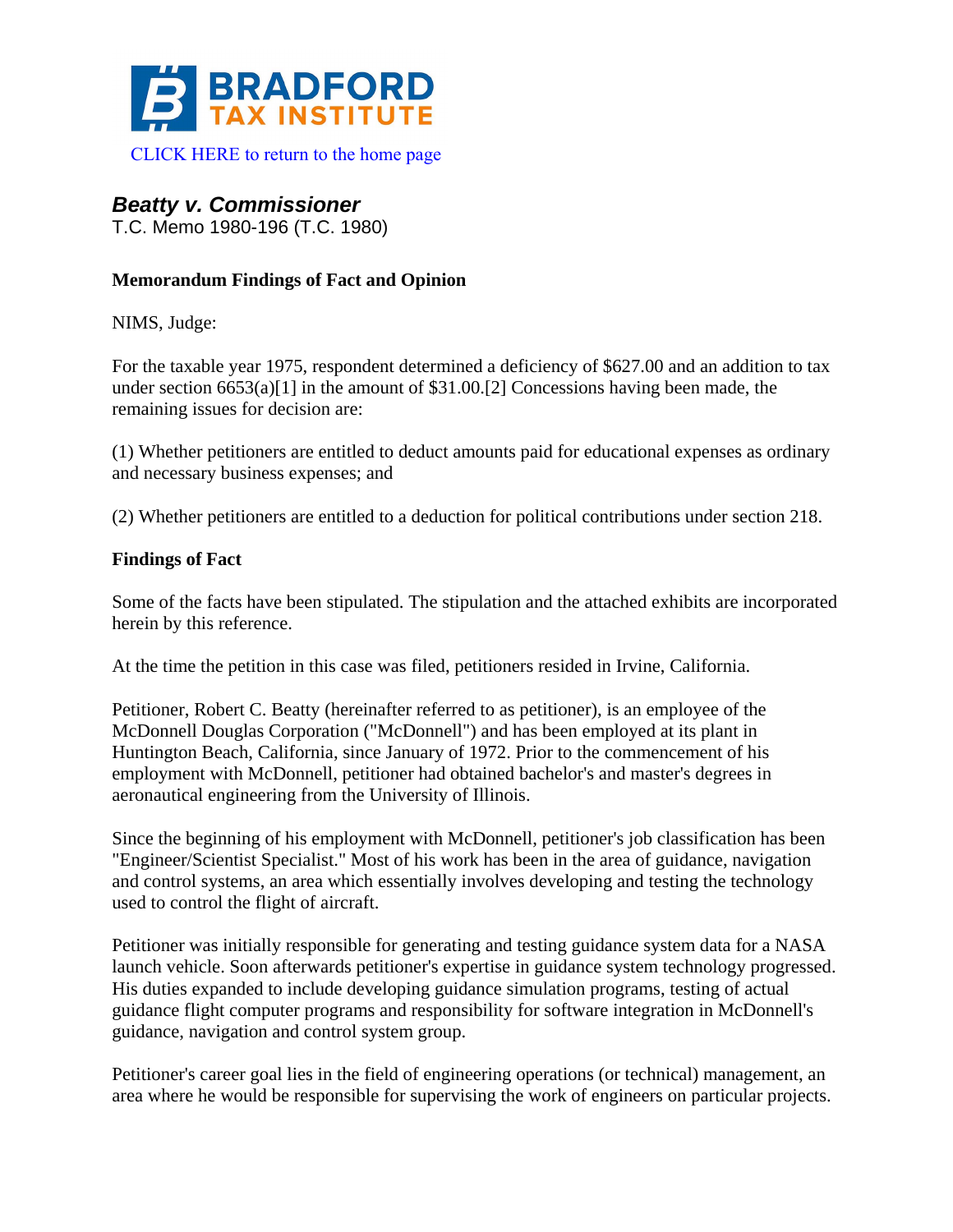Petitioner feels that he is particularly well suited to work in such a capacity since he enjoys both working with people and organizing the work activities of fellow employees. Thus, by working in the area of software integration, petitioner has come closest to realizing his career objective. For example, his tasks have included: managing the technical aspects of developing guidance system software; coordinating the integration of this software into a guidance and control system flight computer program; and development of test software and procedures for its evaluation.

Although there are over 100 engineers who work in the guidance, navigation and control group, only two other people at McDonnell's Huntington Beach plant do software integration work similar to the kind in which petitioner is engaged. In fulfilling these duties, petitioner is required to coordinate the activities of numerous other engineers in McDonnell's guidance, navigation, and control group. This has involved frequent interaction with individuals at various levels both within and without the McDonnell organization. In order to coordinate the designs of individual engineers to produce an overall computer program, petitioner has often been called on to resolve technical, philosophical and personal conflicts among various individuals, groups and subcontracting companies.

With a view to furthering his career objectives by enhancing the skills needed for technical management, petitioner became a candidate for a Masters of Science degree in Administration at the University of California at Irvine ("UCI"). He matriculated in that program in the fall semester of 1973.

Petitioner's course of study in the administration program at UCI focused on various aspects of management, business and business organization. The courses which he took (on a part-time basis at night) were generally oriented toward management and administration and included work planning, employee motivation, organization theory, finance, quantitative methods and law. There were no specialized departments within the program through which a candidate could obtain a degree in 440 a particular concentration of business administration (e.g., finance).

In 1975 petitioner graduated from the program and received an MS. in Administration.

| Tuition                           | \$693.00   |
|-----------------------------------|------------|
| <b>Books</b>                      | \$129.29   |
| Transcripts                       | \$3.00     |
| Travel (mileage)                  | \$186.00   |
| Miscellaneous (i.e. typing, etc.) | \$17.00    |
| Total                             | \$1,028.29 |

For the taxable year 1975 petitioner paid the following amounts to the University of California at Irvine:

McDonnell had a company policy of reimbursing the educational expenses of its employees. McDonnell would, upon consideration of the employee's curriculum, job classification, expected progression and ability displayed through job performance, approve an employee's reimbursement request if the degree program which the employee was pursuing was related to his or her occupational field. In October of 1973, petitioner made a "Request for Curriculum Approval" to McDonnell in order to obtain reimbursement for his educational expenses. This request was approved in November of that year. For those amounts which petitioner received as reimbursement for his expenses, McDonnell withheld federal income taxes. Petitioner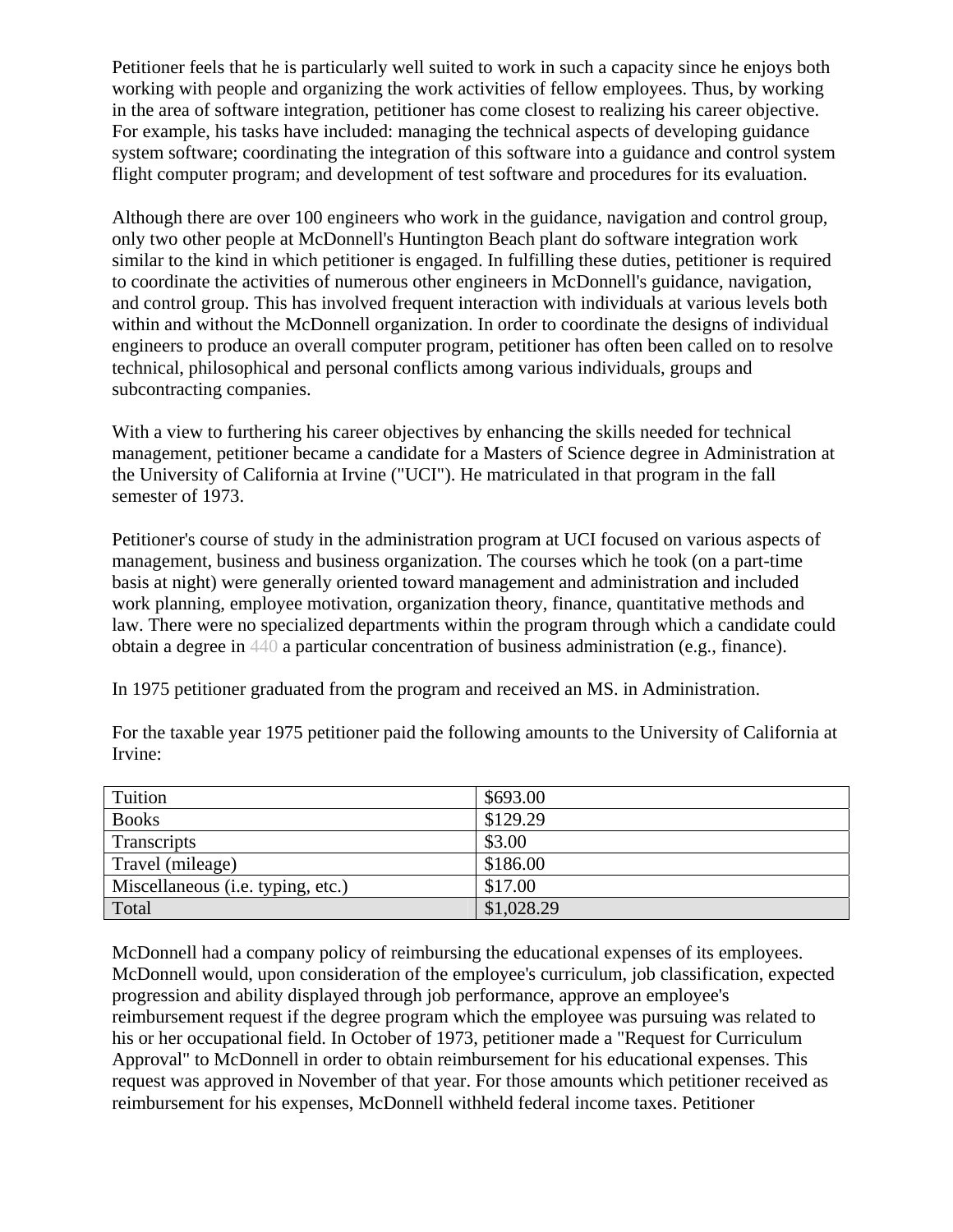accordingly included the amounts he received as reimbursements in 1975 as income on his 1975 return.

Also on their 1975 tax return, petitioners claimed a deduction for political contributions in the amount of \$175.00.

## **Opinion**

Section 162 allows a deduction for ordinary and necessary business expenses paid or incurred during the taxable year in carrying on a trade or business. Guidelines governing the deductibility of educational expenses are prescribed in section 1.162-5, Income Tax Regs., which provides in pertinent part:

- (a) General rule. Expenditures made by an individual for education (including research undertaken as part of his educational program) which are not expenditures of a type described in paragraph  $(b)(2)$  or  $(3)$  of this section are deductible as ordinary and necessary business expenses (even though the education may lead to a degree) if the education —
	- (1) Maintains or improves skills required by the individual in his employment or other trade or business, \* \* \*
- (b) Nondeductible educational expenditures (1) In general. Educational expenditures described in subparagraphs (2) and (3) of this paragraph are personal expenditures, or constitute an inseparable aggregate of personal and capital expenditures and, therefore, are not deductible as ordinary and necessary business expenses even though the education may maintain or improve skills required by the individual in his employment or other trade or business or may meet the express requirements of the individual's employer or of applicable law or regulations.
- \* \* \*
- (3) Qualification for new trade or business. (i) The second category of nondeductible educational expenses within the scope of subparagraph (1) of this paragraph are expenditures made by an individual for education which is part of a program of study being pursued by him which will lead to qualifying him in a trade or business. In the case of an employee, a change of duties does not constitute a new trade or business if the new duties involve the same general type of work as is involved in the individual's present employment. For this purpose, all teaching and related duties shall be considered to involve the same general type of work. The following are examples of changes in duties which do not constitute new trades or businesses:

(a) Elementary to secondary school classroom teacher.

(b) Classroom teacher in one subject (such as mathematics) to classroom teacher in another subject (such as science).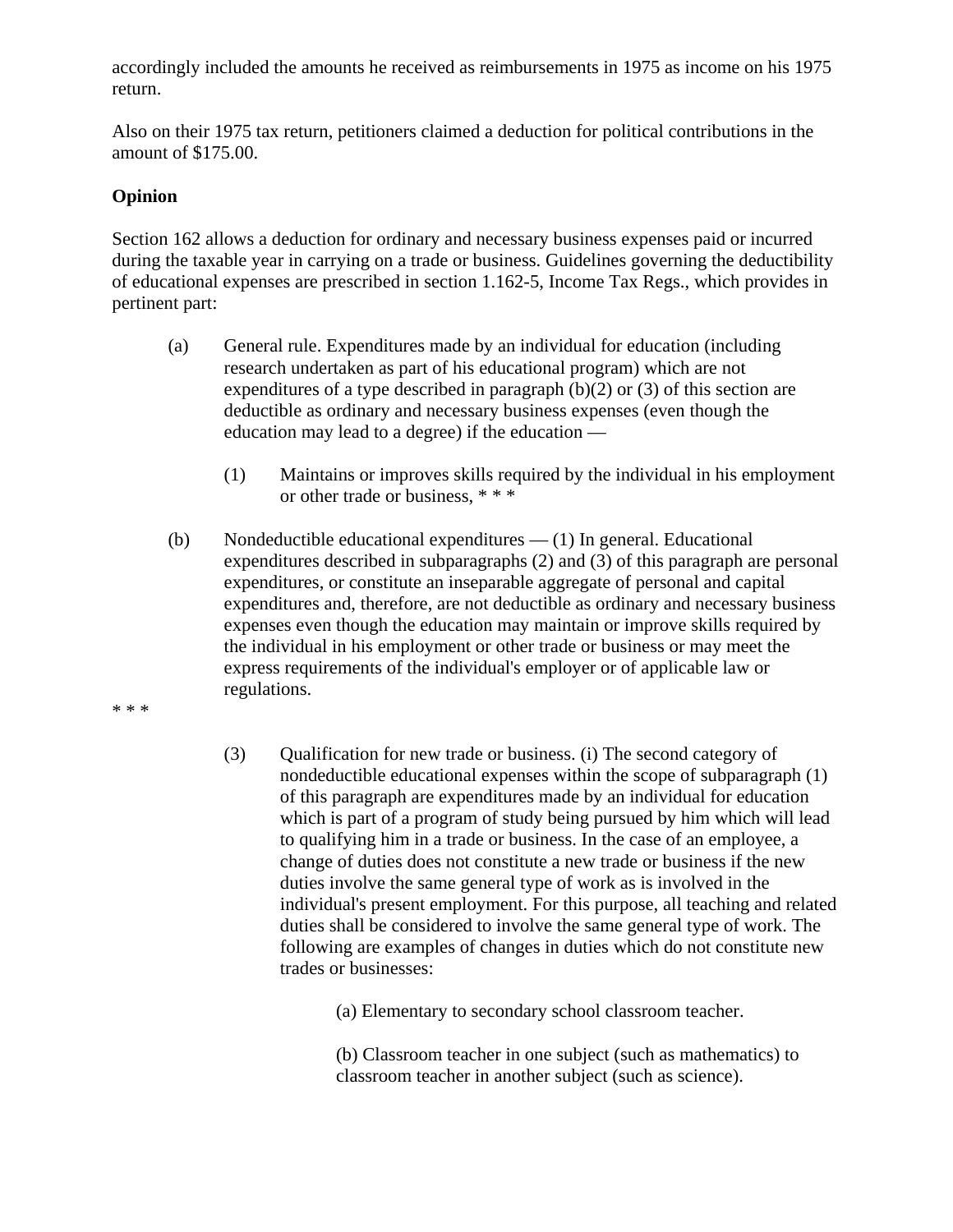- (c) Classroom teacher to guidance counselor.
- (d) Classroom teacher to principal.

Respondent contends that petitioner is not entitled to an educational expense deduction because: (1) the education which petitioner obtained lacked the requisite proximity to his trade or business; (2) even if the education was sufficiently related, it was part of a program which would qualify petitioner for a new trade or business.[3] Petitioner, naturally, disputes both of these contentions.

With regard to respondent's first argument that the expenses were not sufficiently 441 related to petitioner's trade or business, we do not agree. We are satisfied that the education at issue maintained and improved the skills which petitioner utilized in performing his duties at McDonnell.

It is evident that a significant portion of petitioner's duties involved management, interpersonal and administrative skills. Even though the bulk of petitioner's activities centered around duties which are typically associated with being an engineer, we cannot perceive any discrete line of demarcation between the engineering aspect of his employment and the administrative role he played in the software integration area; many of the skills petitioner utilized in that area transcend any strict and rigid definition of engineering. Accordingly, we find that petitioner has met his burden of proving that the expenses he incurred in pursuing an MS. in Administration maintained and improved the skills required of him at McDonnell.

Additionally, respondent argues that even if petitioner's education maintained and improved his work skills, his educational expenditures are nonetheless not deductible since they qualified him for a new trade or business.

In determining whether an educational expenditure qualifies a taxpayer for a new trade or business, it is necessary to compare the types of tasks and activities the taxpayer was qualified to perform both before and after the acquisition of the particular degree. Weiszmann v. Commissioner [Dec. 29,765], 52 T.C. 1106, 1110 (1969), aff'd [71-1 USTC ¶ 9132] 443 F. 2d 29 (9th Cir. 1971). If there are substantial differences between the respective occupations or employments, then each one constitutes a separate trade or business. Davis v. Commissioner [Dec. 33,669], 65 T.C. 1014 (1976); Glenn v. Commissioner [Dec. 32,613], 62 T.C. 270 (1974).

On the basis of the facts presented we believe that petitioner's education did not qualify him for a new trade or business within the meaning of section 1.162-5(b)(3), Income Tax Regs. Petitioner's course of study provided him with a broad general background in management, business and business administration. As petitioner was already engaged in work activities which combined the essential components of administration and management, the education which he obtained corresponded with, at most, a change in his duties at McDonnell. Since respondent's own regulations acknowledge that an employee's change of duties does not constitute a new trade or business,[4] petitioner's studies at U.C.I. did not correlate with any entrance by petitioner into a new trade or business. Instead, those studies merely reflected a change in his duties at McDonnell.[5]

We also take note that petitioner's course of study involved a broad, general overview of the management and administrative operations of business life. There were no specialized programs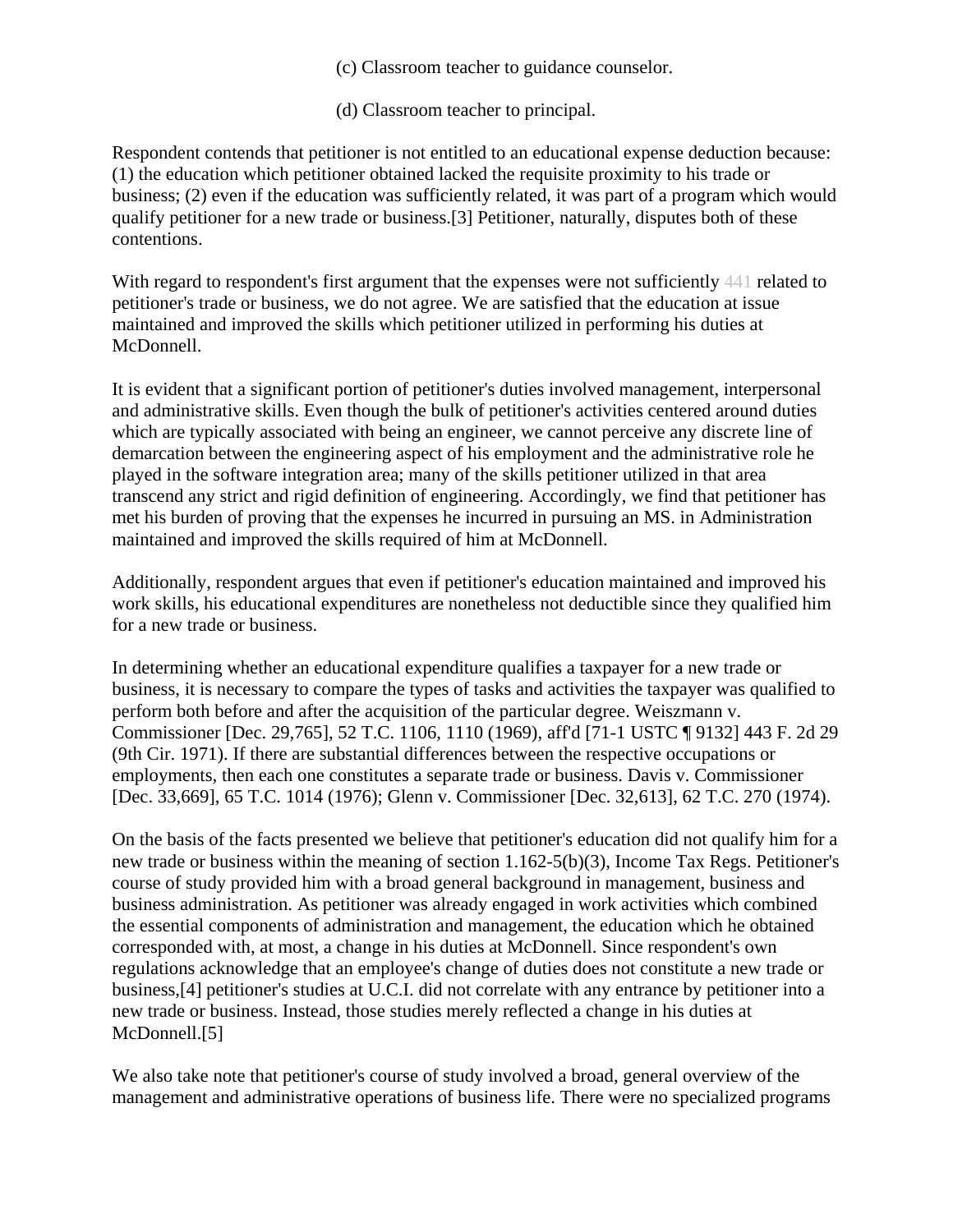which would qualify a graduate, as a matter of technical training or as a prerequisite to professional certification, for any particular trade, profession or business. Thus, petitioner's studies are not akin to those present in other cases which have disallowed deductions on new trade or business grounds.[6] In the context of this case, we do not view the general study of business management and administration as qualifying petitioner for a trade or business that is new and different than that which he was already engaged in.[7] Accordingly, we hold that the amounts which petitioner claimed as educational expenses in 1975 are deductible in that year under section 162(a) as ordinary and necessary business expenses.

Next we address the issue of whether petitioner is entitled to any deduction for 442 political contributions under section 218.[8] Although petitioner testified at trial that he made \$175 in campaign contributions in 1975, he refused to provide any documentation to substantiate these claimed contributions as he believes that such requirement infringes on his rights of privacy.[9] However, petitioner also stated that if verification was required of him then he was willing to forego the deduction as the price for preventing the government from interfering in his private affairs. Thus, it appears that petitioner has conceded this issue, especially since he neither requested findings of fact with respect to it nor addressed it in his brief. Accordingly, we hold for respondent on this issue.

Decision will be entered under Rule 155.

[1] All statutory references are to the Internal Revenue Code of 1954, as in effect during the year in issue, except as otherwise expressly indicated.

[2] Petitioners have conceded that, under sec. 6653(a), they were negligent in failing to include certain amounts received as interest in their income.

[3] To the extent that petitioner was reimbursed for his expenses, petitioner is nonetheless entitled to a deduction as he included such amounts in his income for 1975. See section 62(2)(A) and Rev. Rul. 60-97, 1960-1 C.B. 69, 74.

[4] Sec. 1.162-5(b)(3)(i), Income Tax Regs. See also Rev. Rul. 60-97, 1960-1 C.B. 69, 73.

[5] The regulations indicate, as an example, that the promotion from a classroom teacher to a principal constitutes a change in duties and not a new trade or business. Sec. 1.162-5(b)(3) (i)(d), Income Tax Regs. Although the examples therein deal with teaching, we view the classroom teacher/principal example analogous to the present case. The duties of a principal vis-a-vis a classroom teacher are oriented more toward administration and management and are of a similar nature to the administrative/management aspects of petitioner's duties in the area of software integration.

[6] E.g., Grover v. Commissioner [Dec. 34,527], 68 T.C. 598 (1977) (law school expenses); Reisinger v. Commissioner [Dec. 35,829], 71 T.C. 568 (1979) (education qualified taxpayer to take physician's assistant certifying examination); Glenn v. Commissioner [Dec. 32,613], 62 T.C. 270 (1974) (course to prepare taxpayer for CPA licensing examination). Compare Coughlin v. Commissioner [Dec. 29,547(M)], T.C. Memo. 1969-80 where the receipt of a BS. in Business Administration did not qualify the taxpayer, a methods and controls analyst, for a new trade or business.